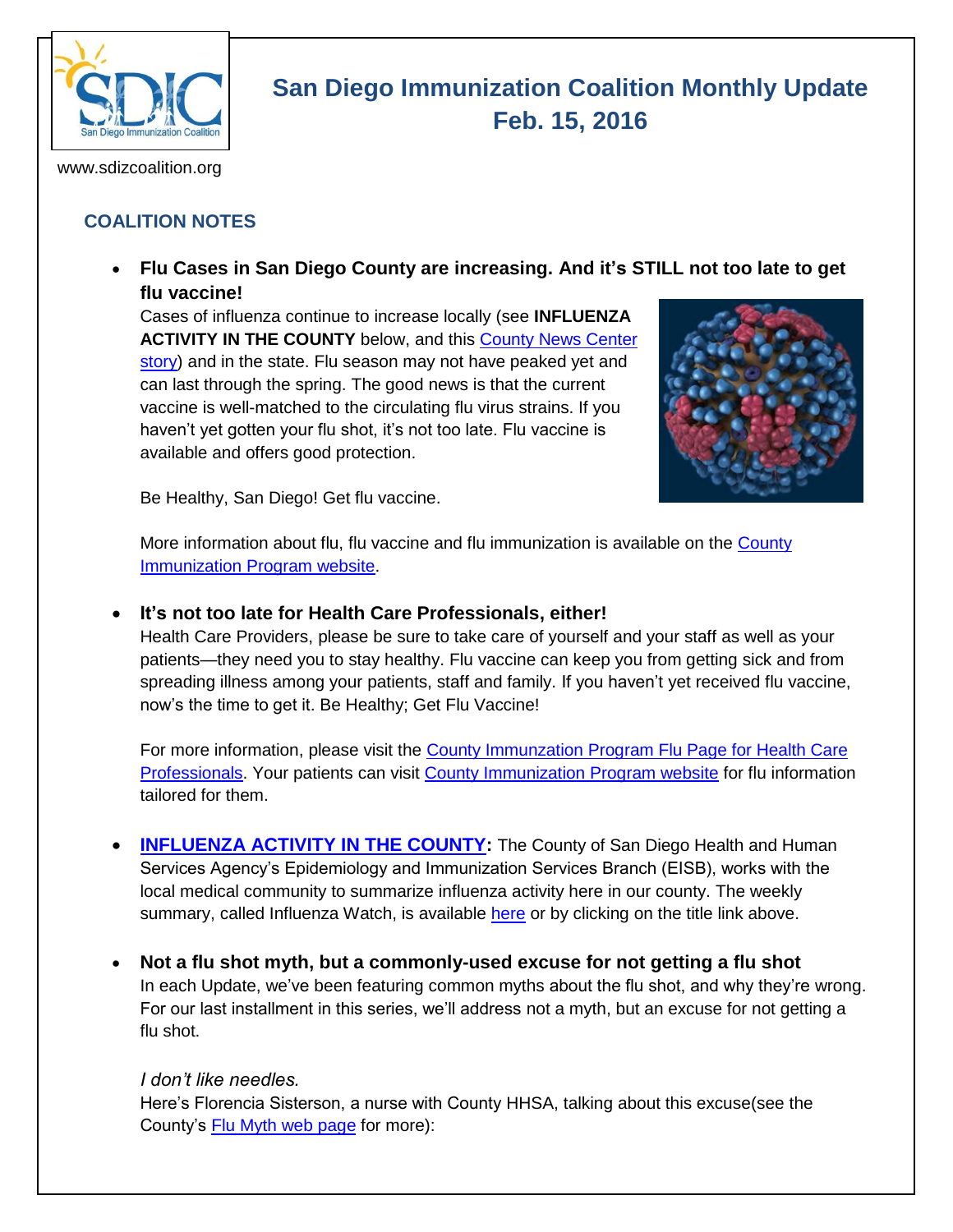"Well, I don't particularly like them (needles), either. And I can't say I've ever met anyone who does. But sometimes it's smart to accept a little bit of discomfort to help protect your health and

avoid a whole lot of discomfort later.

A flu shot might hurt a bit for a very short time, but that is nothing compared to the way you feel when you have the flu. You can be miserable for days or weeks. And you can miss work, school, other



activities and time with family and friends. Do you really want to go through all of that just to skip the flu shot?.

So, don't let your dislike of needles keep you from protecting yourself, and those around you, from the flu. As an aunt, I want to make sure my nephew is protected against flu, and the vaccine is the best way to do that. Get flu vaccine."

We hope you've enjoyed this feature and found it helpful in dealing with common flu shot myths. For more information on flu myths and why they're wrong, visit the County's [Flu Myth page.](https://insight.livestories.com/s/debunking-common-flu-vaccine-myths/561fdc42a750b378cac5af6a/) And there's more information about flu and flu vaccine at the [County Immunization Program website](http://www.sdiz.org/Community/Features/Flu-2015-2016-clinics.html) for more flu information. Be Healthy, San Diego—Get Flu Vaccine!

 **The Next SDIC General Meeting is scheduled for Wednesday, April 6th**  The next SDIC General Meeting is scheduled for Wednesday, April 6. Starting time is the same, 12:30 pm, but location is still being determined.

## **HEALTH CARE PROVIDER NEWS**

 **Story: "Uptake of free vaccinations in US varies depending on ethnicity and income, says study"**

According to an article on the *Medical Xpress* website, "The uptake of free vaccines for children in the United States varied significantly depending on the relative income of different ethnic and racial groups, according to research by academics from City University London and National University of Ireland, Galway. The study, which is published in the February issue of the journal *Health Affairs*, found that the introduction of the US Government-funded Vaccines for Children (VFC) intervention significantly improved the number of black and Hispanic children vaccinated relative to white children. It also found that when it came to vaccinations among black families the income-related disparity between poor and rich families increased with vaccination rates rising more for high income families, while for Hispanics the discrepancy between the two decreased." Read the full article [here.](http://medicalxpress.com/news/2016-02-uptake-free-vaccinations-varies-ethnicity.html)

## **CDC Releases 2016 Recommended Immunization Schedules**

The CDC has published the 2016 Recommended Immunization Schedules on its website, in "easy-to-read" format for the general public and the standard format for health care professionals. Visit<http://www.cdc.gov/vaccines/schedules/index.html> for links to the schedules and more information.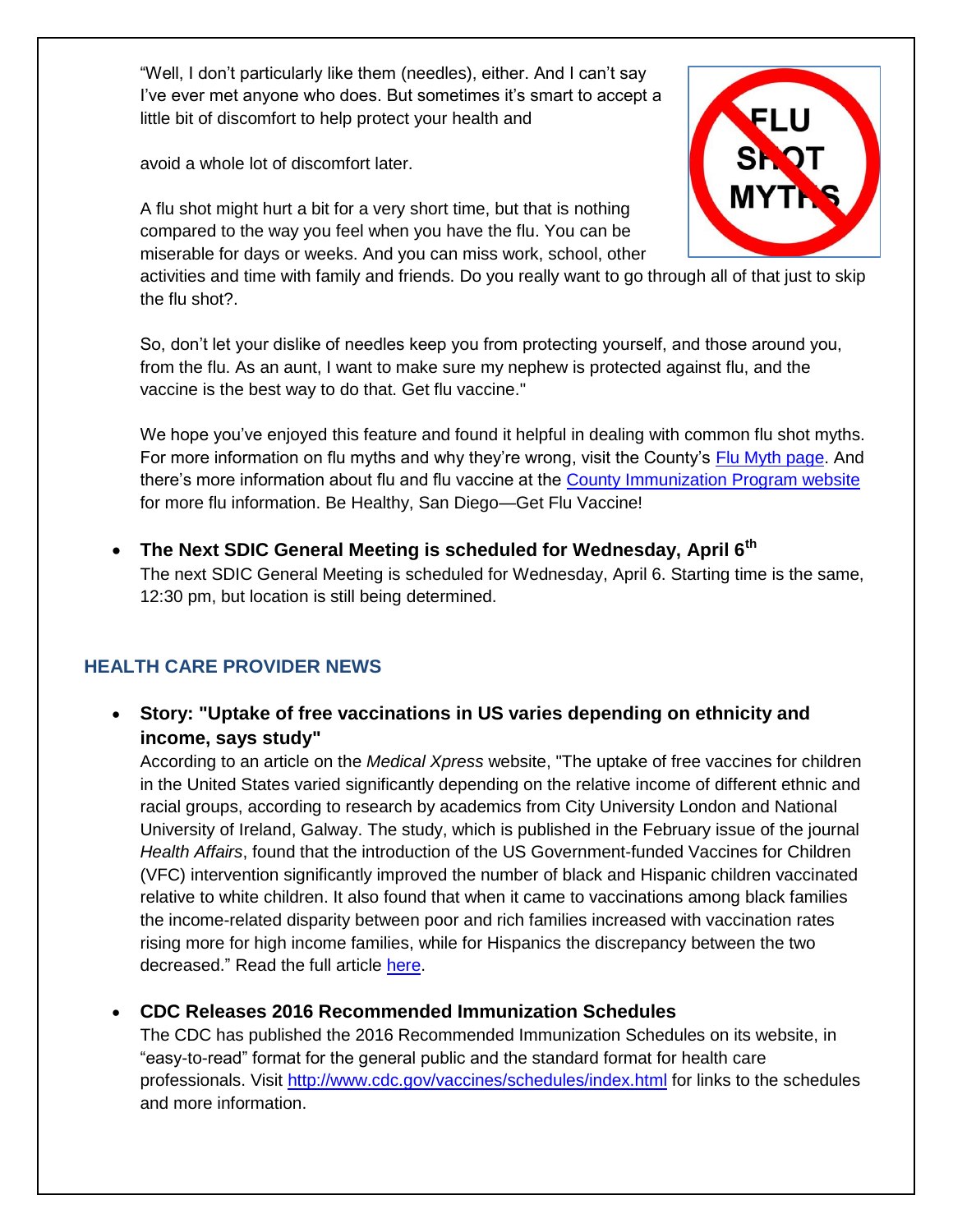#### **RESEARCH NEWS**

#### **Story: "Routine Adolescent Tdap Vaccination Not Good Enough"**

According to a story on the Medscape website, "routine tetanus toxoid, reduced diphtheria toxoid, and acellular pertussis (Tdap) vaccine does not prevent pertussis outbreaks, suggests a new study published online February 5 in *Pediatrics*. 'Among adolescents who have only received [diphtheria-tetanus-acellular pertussis (DTaP)] vaccines in childhood, Tdap provided moderate protection against pertussis during the first year and then waned rapidly so that little protection remained 2-3 years after vaccination,' write Nicole P. Klein, MD, PhD, and colleagues from the Northern California Kaiser Permanente (KPNC) Vaccine Study Center in Oakland. The

investigators were able to evaluate the effectiveness of Tdap during two successive epidemics. The study was not designed, however, to compare the two brands of Tdap vaccine used in the population... In other words, the investigators found that adolescents who receive only the acellular pertussis vaccines continue to contract pertussis, and are thus capable of sustaining an epidemic. The results are consistent with prior observations. 'We and others have previously shown that the effectiveness of DTaP



vaccines wanes substantially, even among fully vaccinated children,' the authors write in their discussion." Read the full story [here.](http://www.medscape.com/viewarticle/858309)

### **COUNTY PHC IMMUNIZATION CLINICS: ELIGIBILITY**

 **Eligibility for Immunizations at County Public Health Centers; Important Information** 

The following individuals are eligible to receive immunizations at County Public Health Centers:

- Children and adults who do not have health insurance (adults—only certain vaccines available).
- Adults whose health insurance does not include vaccines (only certain vaccines available).
- Persons 0-18 years who are Alaskan Native or American Indian.
- Persons 0-18 years who have Medi-Cal or are Medi-Cal eligible.
- **Persons 6 months and older in need of influenza (flu) vaccine regardless of health coverage.**

Individuals are not eligible for vaccines if their insurance includes vaccinations, even if there are co-pays or deductibles.

#### **HOW TO CONTRIBUTE TO THE MONTHLY UPDATE**

- **Having a Community Event? Tell Us! Don't forget our SDIC Community Event Calendar:** We are always seeking submissions for the Calendar. Help get the word out about your upcoming event. Please use [this form](http://www.sdizcoalition.org/event-form.asp) to submit events (at least 2 weeks before the event).
- **If you have other information to share...**We encourage readers to send in information they think is relevant to immunization and its related issues. Perhaps there's an article in a newspaper, magazine or online. Or information received via email, or from another newsletter.